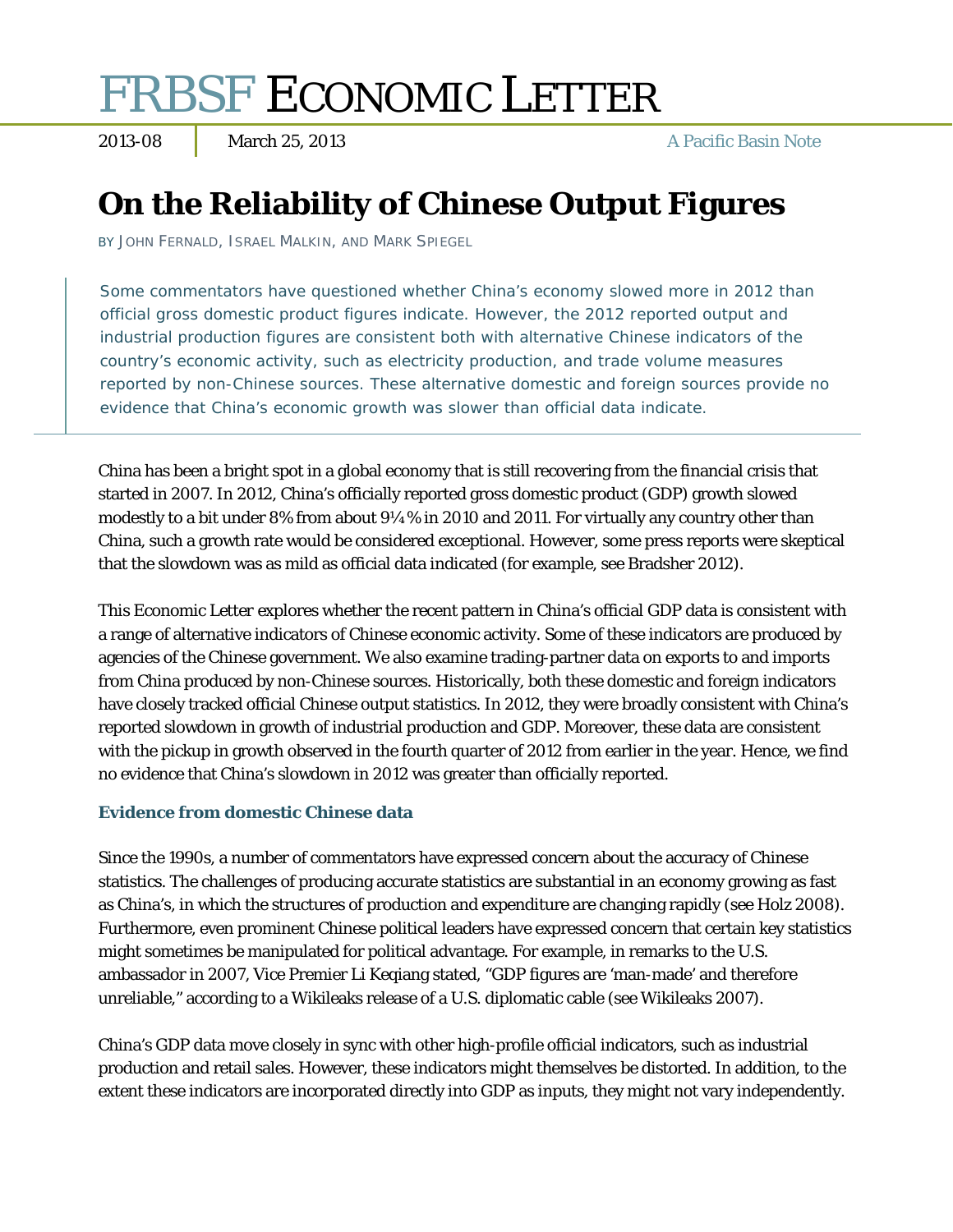To test the accuracy of Chinese GDP data, we compared them with a range of alternative domestic indicators available over a long time span that seem less subject to manipulation. We grouped these alternative indicators into two sets. The first set, labeled "Li" in Figure 1, was based on the preferences of

Vice Premier Li, as reported in the 2007 U.S. diplomatic cable. He said he got a better read on the pace of economic activity by looking at electricity production, rail cargo shipments, and loan disbursements. In his view, those data were relatively accurate. The second set of alternative indicators, labeled "Broad" in Figure 1, included an index of consumer sentiment, construction of new floor space, an index of raw materials usage, air passenger volume, and the nominal value of new residential real estate construction.

We then examined year-over-year values for GDP and our two sets of



alternative indicators. For each of the sets, we performed a statistical exercise known as principal components. This method synthesized the fluctuations in these indicators into two indexes, one for each of the two sets. Creating summary indexes rather than using the eight indicators individually simplified the analysis.

Next, we looked at the statistical relationship between the two alternative indicator indexes and China's GDP over a sample period from the first quarter of 2000 through the third quarter of 2009. We then used the information on the statistical relationship between GDP and the indexes during this period to project GDP growth from the fourth quarter of 2009 through 2012. This allowed us to check whether recent data are consistent with the relationship observed from 2000 through 2009. For details concerning our techniques, see our technical appendix at

http://www.frbsf.org/publications/economics/letter/2013/el2013-08-technical-appendix.pdf. Data used in the study are available at http://www.frbsf.org/publications/economics/letter/2013/el2013-08data-appendix.xlsx.

Figure 1 plots the relationship between reported GDP growth and our two alternative indicator indexes. It includes the statistical predictions made for 2009 through 2012, outside the sample period. We do not expect a precise match between our projections and GDP as actually reported because the predictions are based on an approximate statistical model subject to various sources of error.

For the third quarter of 2012, this method predicts values for year-over-year GDP growth that represent a slightly larger slowdown than China officially reported. By contrast, for the fourth quarter of 2012, both alternative indicator indexes turned less negative and the predicted values exceed officially reported GDP. The recent misses are not large in statistical terms.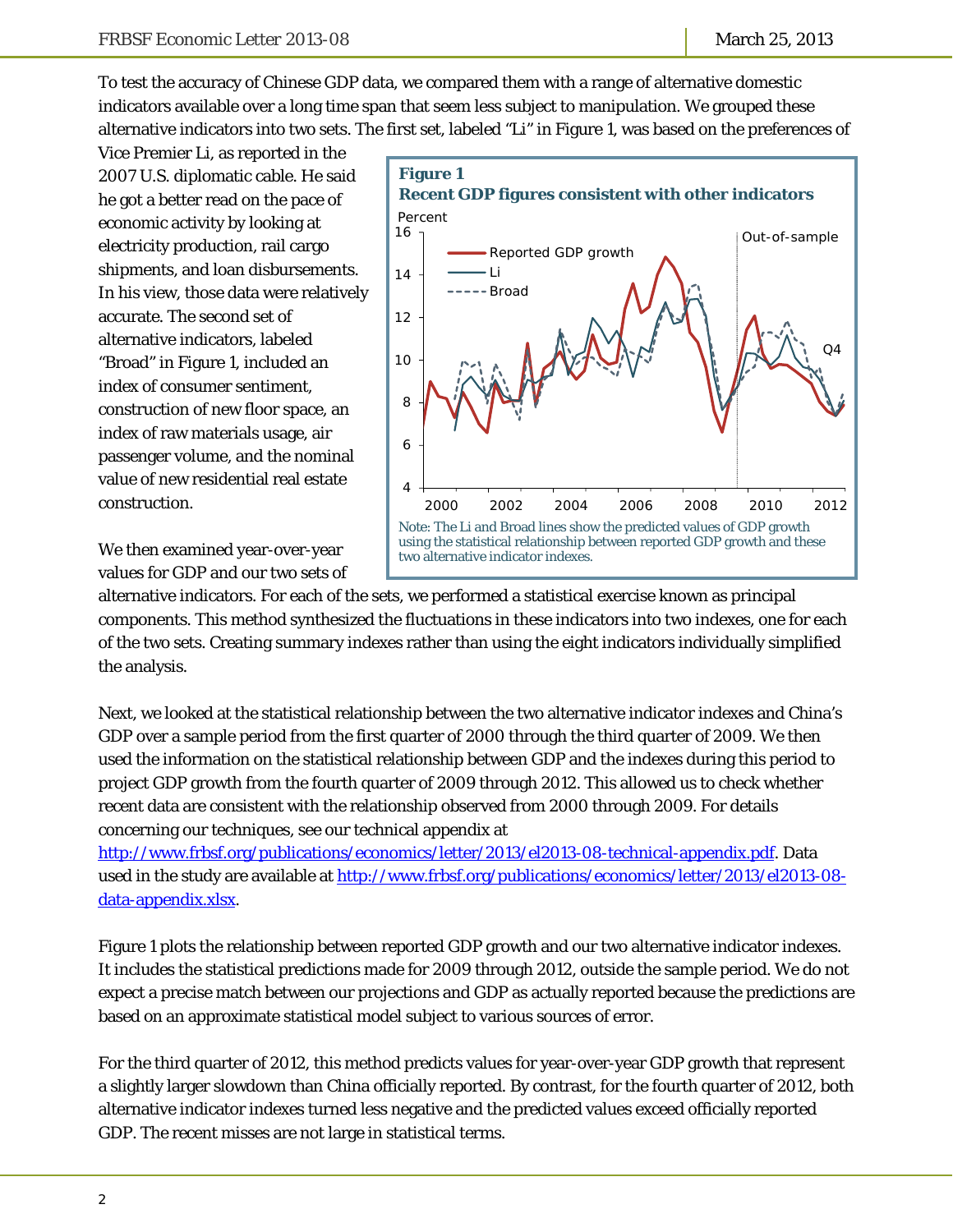Our statistical method tells whether recent data are consistent with the relationship observed in the past. We conclude that the typical relationship between the alternative indicators and GDP observed from 2000 to 2009 continued to hold through 2012. In other words, the 2012 slowdown in reported growth and its modest rebound in the fourth quarter—do not deviate from previously reported patterns. However, our results don't provide evidence on the overall, long-term accuracy of Chinese GDP statistics. For example, if Chinese GDP had been consistently overreported over time, then our measured statistical relationships would be skewed by this persistent bias.

#### **Consistency with data reported outside China**

While neither of our alternative indicator indexes seems likely to have been substantially manipulated, all the components were produced by Chinese authorities. As such, our exercises may only partially address concerns about the accuracy of Chinese data. Therefore, we also compare official Chinese GDP figures with external indicators of Chinese economic activity.

Specifically, we look at Chinese imports and exports reported by its trading partners. Exports to China are likely to be positively correlated with Chinese aggregate demand. Moreover, to the extent that these exports are intermediate inputs for Chinese manufacturing, they would also be positively correlated with industrial production. In turn, imports of Chinese products generally reflect external demand for Chinese goods and services.

We used two sources of trading-partner data. The first is based on trade with the United States, the European Union, and Japan, a group we call the "trio." These three trading partners account for about half of global imports from China and about a third of exports to China. Trade data from these partners are available with a relatively short lag.

The second trade-data source is based on China's overall global imports and exports. The International Monetary Fund collects these data from individual countries, but they are available with a longer lag than data from the trio. In all cases, we include Hong Kong in our measures because it serves as an intermediary for Chinese trade. It is often hard to differentiate between trade with Hong Kong and with the rest of China for statistical purposes.

We transformed the data in three ways. First, the trade figures are in U.S. dollars, so we adjusted exports and imports for inflation by using U.S. price data for all countries. For exports, we constructed a price index from commodity-specific export price indexes weighted by the nominal commodity shares of U.S. exports to China. For imports, we made an inflation adjustment that included all products except petroleum. Statistical results were similar when we used nominal, unadjusted trade values. Second, we used year-over-year growth rates. Third, for the trio on the one hand and the world data on the other hand, we combined export and import growth into two indexes using the principal components method, as we did with the Chinese indicators. Because exports and imports are highly correlated, results turned out to be qualitatively similar whether we used exports and imports individually or combined.

We found that, in statistical terms, trading-partner data are significantly and positively correlated with Chinese GDP and industrial production. Figure 2 shows the predictions for GDP growth based on trio and overall world exports to China. As in Figure 1, we estimated the relationships based on data through the third quarter of 2009 and predicted GDP for the fourth quarter of 2009 through 2012. The errors are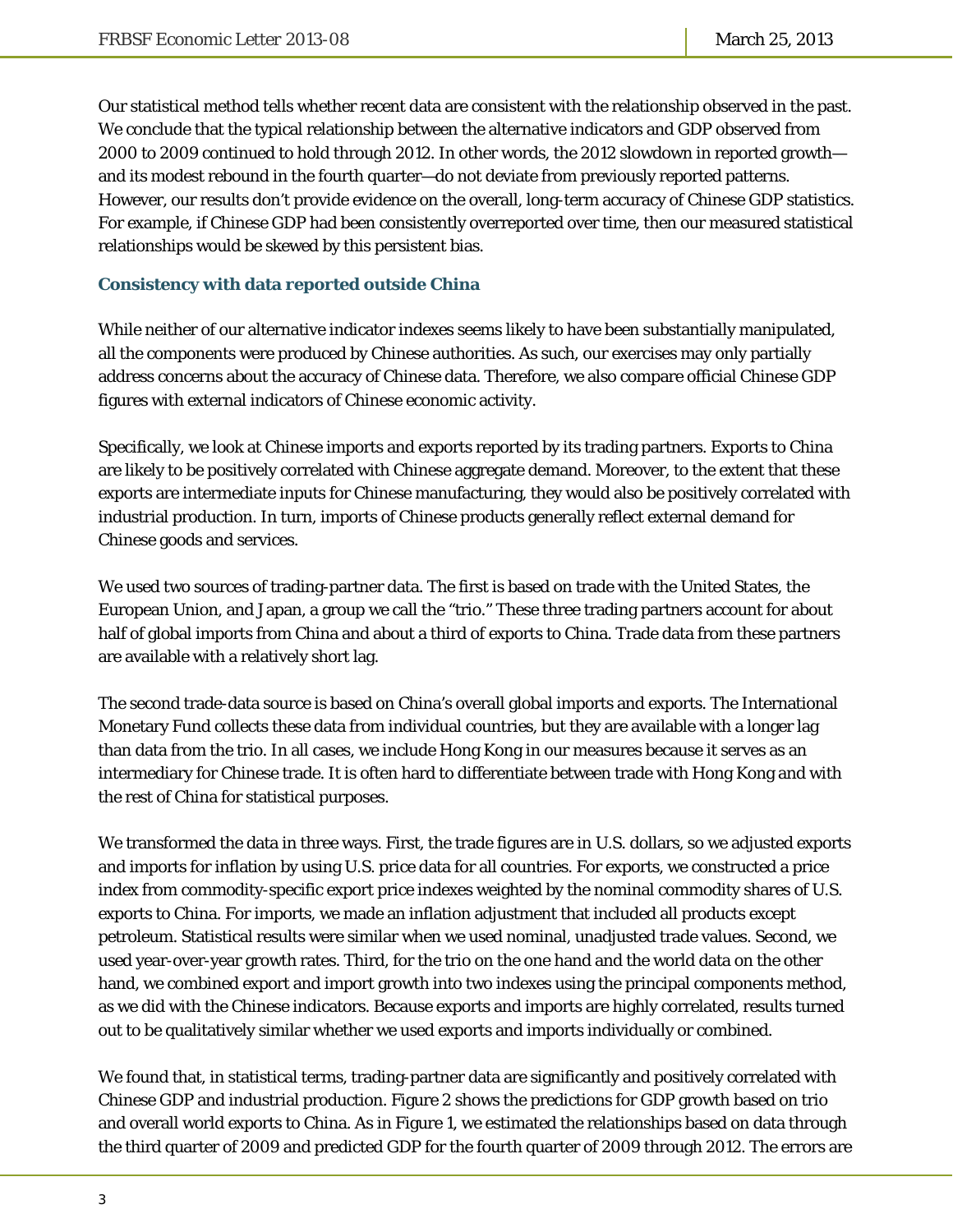sometimes large. Nonetheless, the slowdown in China's GDP from 2011 to 2012 is roughly consistent with the values predicted by the tradingpartner data.

Figure 3 shows the same exercise using monthly industrial production data. Not surprisingly, the link with trade statistics is even closer because both involve tangible goods. The model does a good job at capturing the 2008 downturn and 2009 resurgence in industrial production. In 2010, China's industrial production growth was lower than predicted. But the match in 2011 and 2012 is reasonably tight. Hence, the recent Chinese industrial production data also appear to be consistent with Chinese trade volumes as reported by trading partners. The fit is even closer when only China's imports are used in the exercise.

### **Conclusion**

We found that reported Chinese output data are systematically related to alternative indicators of Chinese economic activity. These include alternative indicator indexes of Chinese activity composed of





variables that are less susceptible to official manipulation, as well as externally reported trade volume measures. Importantly, these models suggest that Chinese growth has been in the ballpark of what official data have reported. We find no evidence that recently reported Chinese GDP figures are less reliable than usual.

- *[John Fernald is](http://www.frbsf.org/economics/economists/staff.php?jfernald) a senior research advisor in the Economic Research Department of the Federal Reserve Bank of San Francisco.*
- *Israel Malkin is a research associate in the Economic Research Department of the Federal Reserve Bank of San Francisco.*
- *[Mark Spiegel is](http://www.frbsf.org/economics/economists/staff.php?mspiegel) a vice president in the Economic Research Department of the Federal Reserve Bank of San Francisco.*